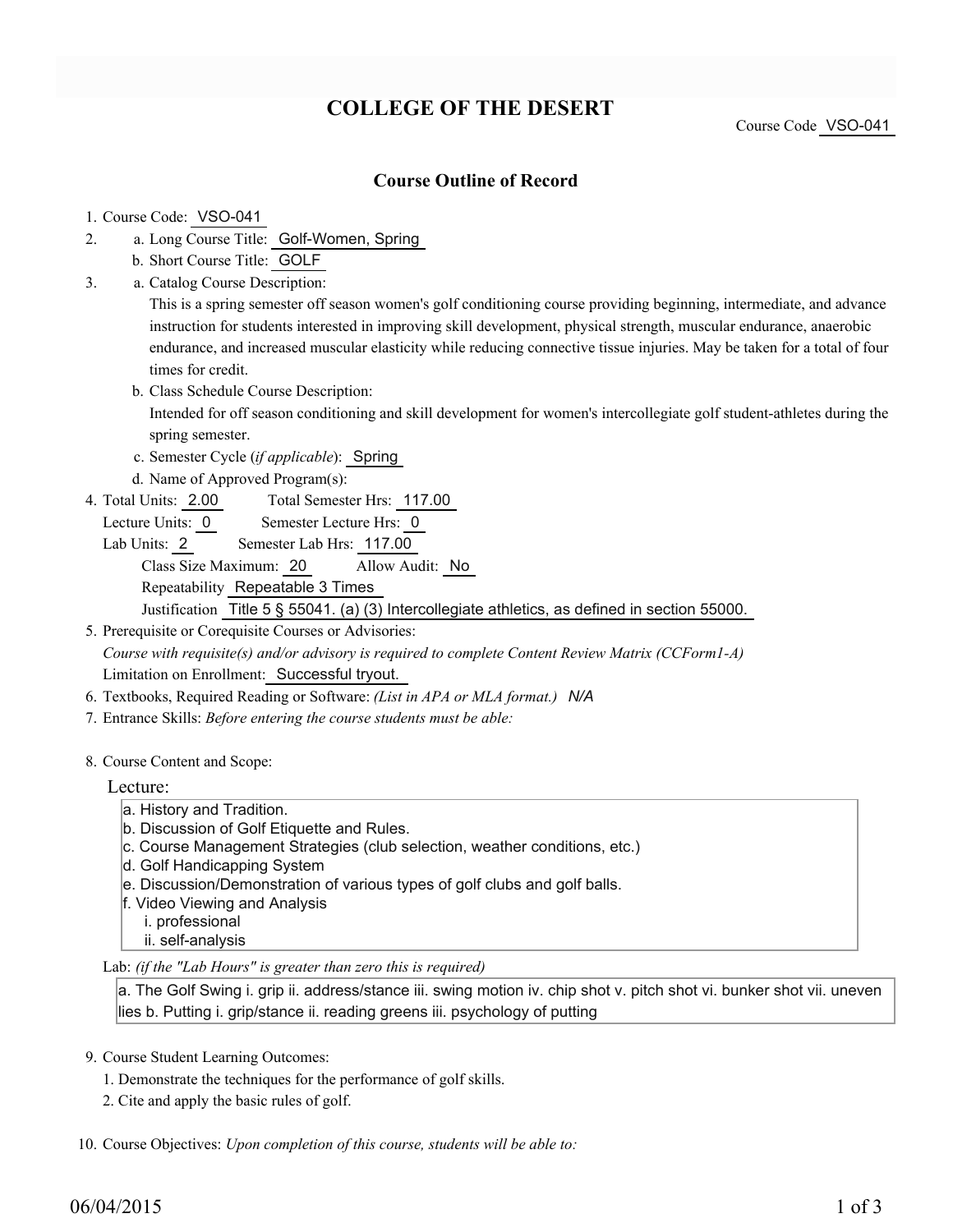## VSO 041-Golf-Women, Spring

a. Recognize and demonstrate correct mechanical techniques for the performance of golfing skills: i. Full Swing ii. Partial Swings iii. Short Game iv. Putting v. Uneven Lies vi. Bunker Play

- b. Apply the rules of the game.
- c. Apply course management strategies.
- d. Apply acceptable etiquette during game play.
- e. Develop an appreciation for the game that will enhance their enjoyment.
- f. Demonstrate an understanding of safety and injury prevention.
- Methods of Instruction: *(Integration: Elements should validate parallel course outline elements)* 11.
	- a. Demonstration, Repetition/Practice
	- b. Discussion
	- c. Lecture
	- Other Methods:

```
a. Demonstrations. b. Guest speakers. c. Student reports. d. Audio/visual presentations.
```
12. Assignments: (List samples of specific activities/assignments students are expected to complete both in and outside of class.) In Class Hours: 175.00

Outside Class Hours: 0

-

a. In-class Assignments

a. Skill practice. b. Attend golf tournaments.

- b. Out-of-class Assignments
- 13. Methods of Evaluating Student Progress: The student will demonstrate proficiency by:
	- Field/physical activity observations
	- Group activity participation/observation
	- Student participation/contribution
- 14. Methods of Evaluating: Additional Assesment Information:

### a. Skill Demonstration b. Participation

- 15. Need/Purpose/Rationale -- All courses must meet one or more CCC missions.
	- PO-GE C5 Personal Growth and Development
		- Exhibit habits of intellectual exploration, personal responsibility, and well being.
	- IO Personal and Professional Development Demonstrate an understanding of ethical issues to make sound judgments and decisions.
- 16. Comparable Transfer Course

| <b>University System</b>                                     | Campus | <b>Course Number</b> | <b>Course Title</b> | <b>Catalog Year</b> |
|--------------------------------------------------------------|--------|----------------------|---------------------|---------------------|
|                                                              |        |                      |                     |                     |
| 17. Special Materials and/or Equipment Required of Students: |        |                      |                     |                     |

Required Material? <sup>18.</sup> Materials Fees:

### **Material or Item Cost Per Unit Total Cost**

19. Provide Reasons for the Substantial Modifications or New Course:

Spring off season needs to be reduced to two units rather than three in order to allow for a summer course.

- a. Cross-Listed Course *(Enter Course Code)*: *N/A* 20.
	- b. Replacement Course *(Enter original Course Code)*: *N/A*